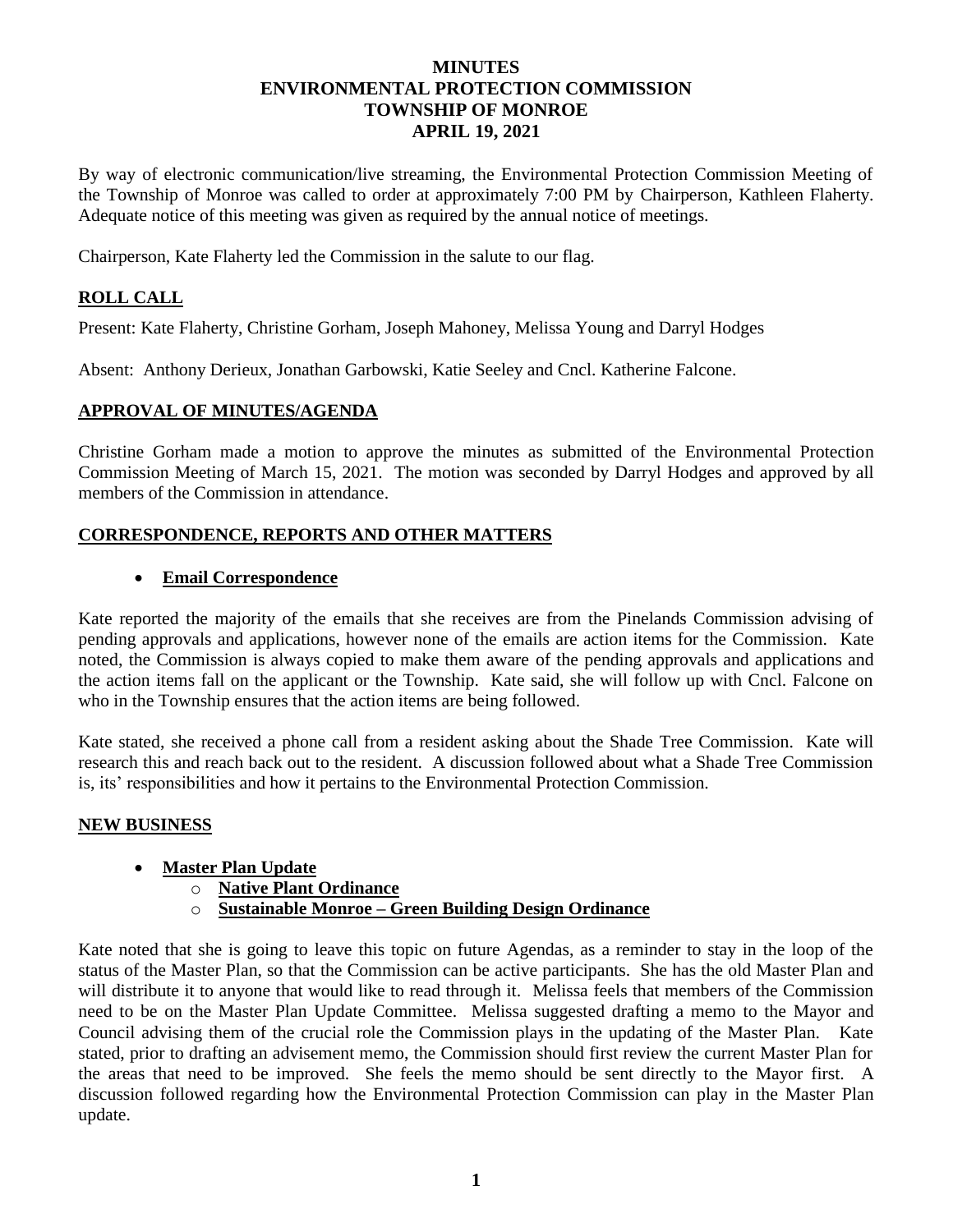### Environmental Protection Commission Minutes *(cont'd)* April 19, 2021

Melissa spoke regarding the Sustainable Monroe – Green Building Design Ordinance. She shared her screen to show the members present a sample Ordinance and what the Ordinance entails. Under Sustainable New Jersey, in order for Sustainable Monroe to continue receiving points and potentially receive a higher level of certification, it would be beneficial for the town to adopt this Green Building Design Ordinance. Melissa explained, the benefits of the Ordinance being adopted and how the checklist contained within can be modified to best suit the town and not become a deterrent to potential builders. Melissa feels it would be beneficial for the Commission along with the Open Space Committee to work together with Sustainable Monroe on creating and presenting this Ordinance.

# • **Drainage Basin Project / Pamphlet**

Kate noted, she has not had a chance to work on the pamphlet, so there is no update at this time. Cncl. Falcone reached out to Kate prior to this evening's meeting regarding a potential meeting with Public Works. Kate, Melissa and Patrick from Sustainable Monroe are going to try to meet with them to discuss the location they are proposing for the test basin. Kate noted that she is going to bring a hard copy of the impervious cover report from Rutgers to the meeting.

# • **Crystal Lake Contamination**

Kate spoke regarding the contamination of Crystal Lake, bringing the members present up-to-date on the situation. Kate was contacted by a resident, asking the status of what was going on with the contamination. She spoke with Cncl. O'Reilly to see if the town had received any communication from NJDEP or if the town had any records pertaining to Crystal Lake. The Township only owns Crystal Lake because of a tax sale, it was not voluntary. Cncl. O'Reilly had the Clerk check and there are no records pertaining to Crystal Lake. Kate noted, she has put in an OPRA Request to NJDEP to try and gather more information on the ground water contamination. Kate explained the hazards of the ground water contamination. She wants to add this to the Agenda, as a talking point, because there are significant grants for municipalities to clean up open sites, 100% of the investigation and up to 75% of the remedial action.

### • **Earth Day / Recycling Campaign**

Kate said, Sustainable Monroe and the members of the Commission are working down to the wire on ideas to present for Earth Day.

Christine mentioned, Public Works placed a recycling sticker on her recycling can with what can and cannot be recycled and asked if anyone else had received the sticker. Kate said, with regards to Recycling, she feels that Public Works should handle the outreach to the public. She would rather the Commission promote zero waste.

### • **Bike Path Property**

Kate reported, according to the Sustainable Monroe meeting last week, there has been no movement on the Bike Path Property.

### **OLD BUSINESS**

### • **Social Media**

Kate thanked Darryl for the comments he sent her with regards to social media. She asked everyone if they have ideas on posts for the Commission's social media page, to please send them to her or Christine to post.